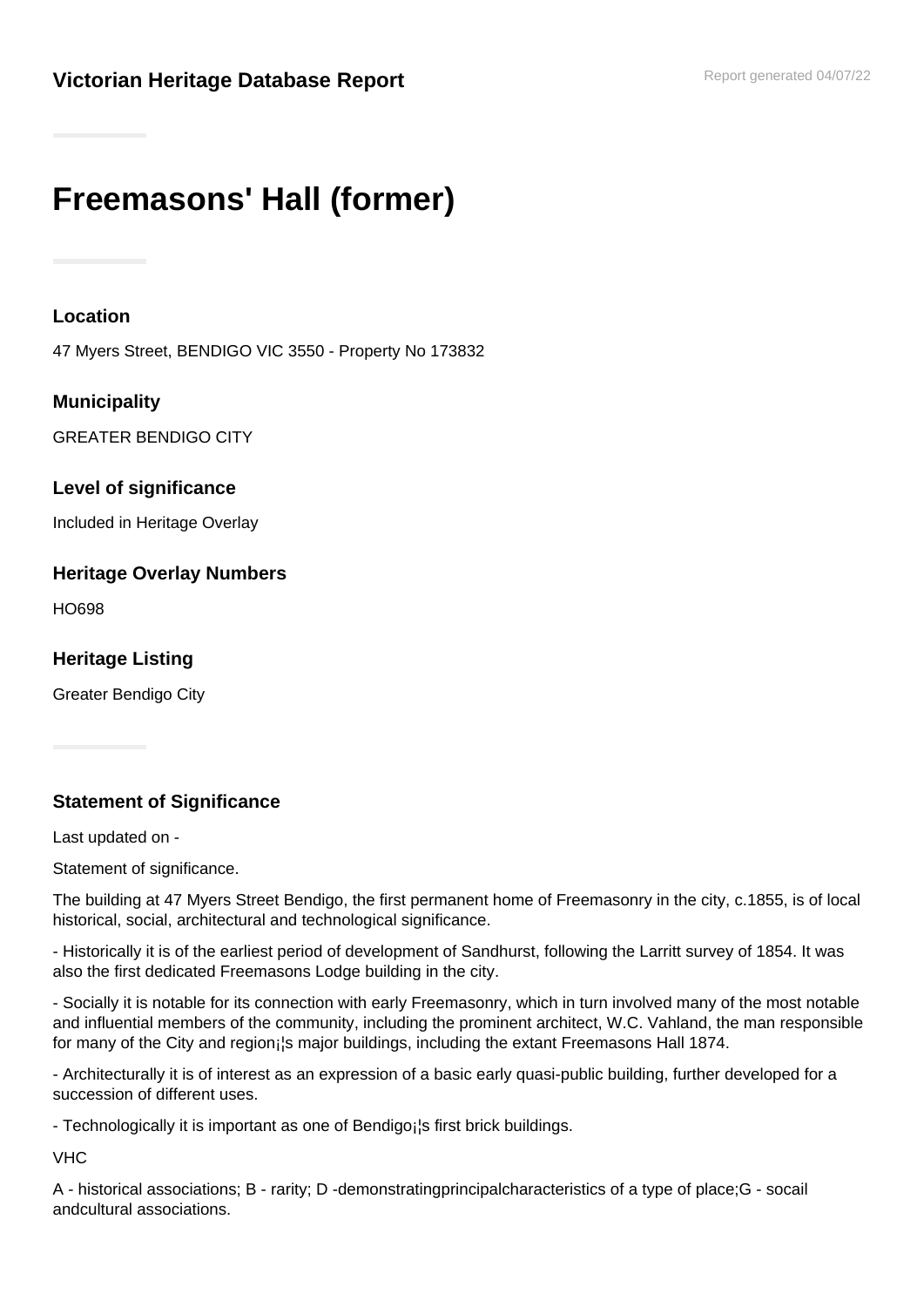The built form and detail of the following extant elements.

- The 1855 hall and its structure.
- The north-east addition.
- The 1886 additions except the front verandah.

| Heritage<br>Study/Consultant | Greater Bendigo - Heritage Advisor report, City of Greater Bendigo, 2016; |
|------------------------------|---------------------------------------------------------------------------|
| <b>Construction dates</b>    | 1855, 1870, 1875, 1886,                                                   |
| <b>Hermes Number</b>         | 165359                                                                    |
| <b>Property Number</b>       |                                                                           |

#### **Physical Description 1**

#### The original hall, 1855

The original building, (or the hall as lengthened after 1857) is that part of the building below the rear longitudinal hipped roof on the Mundy Street side of the present building and behind the front rooms of the domestic structure facing the street. This roof has been extended to meet the transverse hipped roof over the two front rooms. The former hall is clearly recognizable by the roof form, the arrangement of piers within its perimeter walls and by the timber trusses at each pier.

The proposed 1857 work may not have occurred as the ceilings remain at c. 13 feet rather than 18 feet as requested and there is no clear evidence of an extension of 20 feet. The latter may have been intended at the front.

The roof structure is of Queen Post trusses, but the peak of the roof appears to have been added after removal of the clear storey. Extensions of the top chords of the trusses to the roof peak are of different timber and are crudely added. Based on the fact that the queen posts are roughly cut at the top, it is possible that they were extended upwards to support a clear storey roof at the peak of the hip. This hypothesis is supported by the early lack of windows in the external walls (see later alterations). The choice of Queen post trusses (with two vertical struts off-centre) rather than the more conventional King post trusses (with a single central vertical strut) normally used for plain gabled roofs supports the theory of a clear storey. The lack of a ceiling mentioned in the Ballinger notes was probably intentional, because the original trusses are dressed rather than rough sawn. This also supports the clear storey theory. The existing ceiling is of fibrous plaster suggesting an interwar origin.

It must be assumed that the building fronted Myers Street and it appears that the front of the roof was hipped, but any evidence of the front facade was not seen due to accessibility problems. It can be assumed to have had a parapet facade (possibly rendered) with decorative mouldings. The arched window and door at the rear (to the present kitchen) are probably original.

The hall appears to have had a central fireplace in its north east wall (the back projects beyond the side wall). The skirtings are of plain rendered finish, a form compatible with a basic semi-public hall built on a low budget.

The first addition, c 1870.

This is in the form of a skillion centrally positioned against the hall at the north east with the floor level one step down. The roof of this skillion extends above the eave of the original hall, possibly in anticipation of the raising of the hall ceiling. It contains a splayed fireplace in the western corner. Its original extent can clearly be seen in the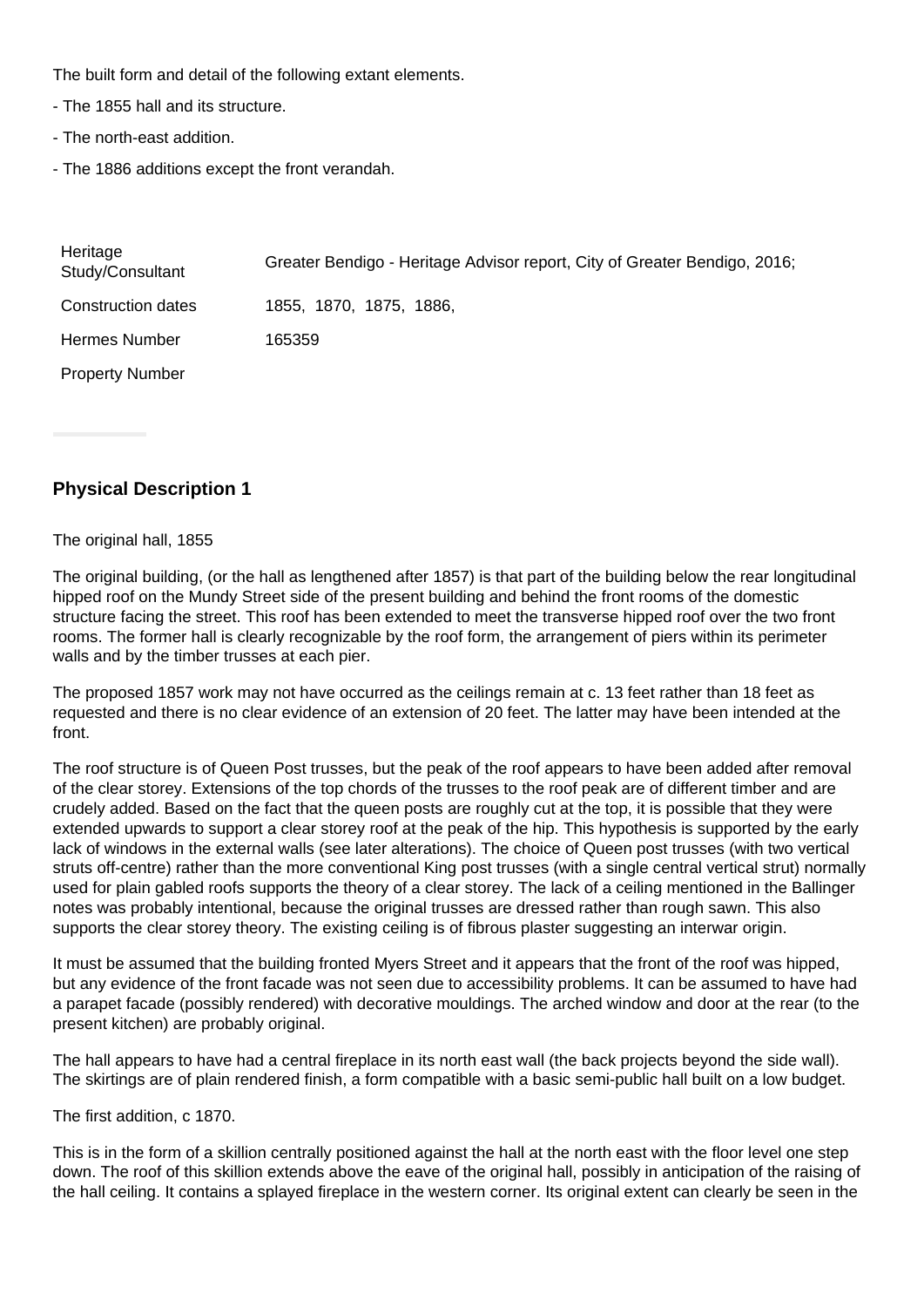brickwork of the north-east wall. The wall between this section and the middle room on the north east side is 230mm thick and was constructed with the skillion section. The former function of this room is unclear. The entry to this room from the hall has required removal of a structural pier.

The consistency of the NAV from 1856 to 1861 suggests no substantial expansion of the building. The general unfinished nature of the exterior and roof form of this section suggests a project abandoned. This seems a reasonable assumption given that the Lodge was probably well advanced in its plans to move to View Street (from 1866).

Alterations for the Trustees Court Alexander A.O.F, c.1875 -1885.

It is assumed that the hall was adapted for office use at this stage. The changes made appear to be the group of four offices and central passage on the Mundy Street side, resulting in the inclusion of the pairs of single double hung windows on eitherside of the central entry. The structural piers were modified to allow the ordered placing of windows in the external facade, which was presumably rendered at this stage. The balance of the rear end of the hall was also subdivided to form the present kitchen, but it is unlikely that this was its function at the time. Another internal room appears to have been located in the north corner of the hall, with a small high level window still extant. Evidence of this room can be seen in the plaster repair to the walls and the brick base of the wall visible in the floor surface. The slightly lower floor of this element suggests that it may have been accessed from outside and some interference in the wall surface suggests a former door. The whole of the above work was in single skin brickwork.

#### Residential occupation from 1886.

The large jump in NAV from 30 pounds in 1885 to 70 pounds in 1887 indicates a considerable expansion in this period. This was undoubtedly the addition of the front two rooms and the second room on the north east side. The late Victorian architectural style of the work confirms this (bi or polychrome brick construction with hipped roof and front gablet and three part facade windows). The extension is clearly identified by the higher internal floor area (excluding that of the plasterboard lined internal partitions in the east corner of the original hall).

Subsequent changes.

Later works are relatively few as follows.

- Addition of the partitioned area in the east corner of the original hall.

-Introduction of a kitchen in the rear room.

-Conversion of the rear office to a strong room in 1979 for Cohen Kirby and Iser, resulting in the bricking up of the last window on the Mundy Street side. This window has since been reinstated.

- Removal of the 1886 front verandah and its later replacement with a poor attempt to reconstruct a Victorian style verandah.

- Various internal changes, new openings, partitions, etc.

- Addition of a toilet block at the north corner.

- Removal of the 1875 room in the north corner of the hall.

-Alterations to the rear verandah.

#### **Integrity**

**Integrity generally**: High

#### **Physical Conditions**

**Major deficiencies**: